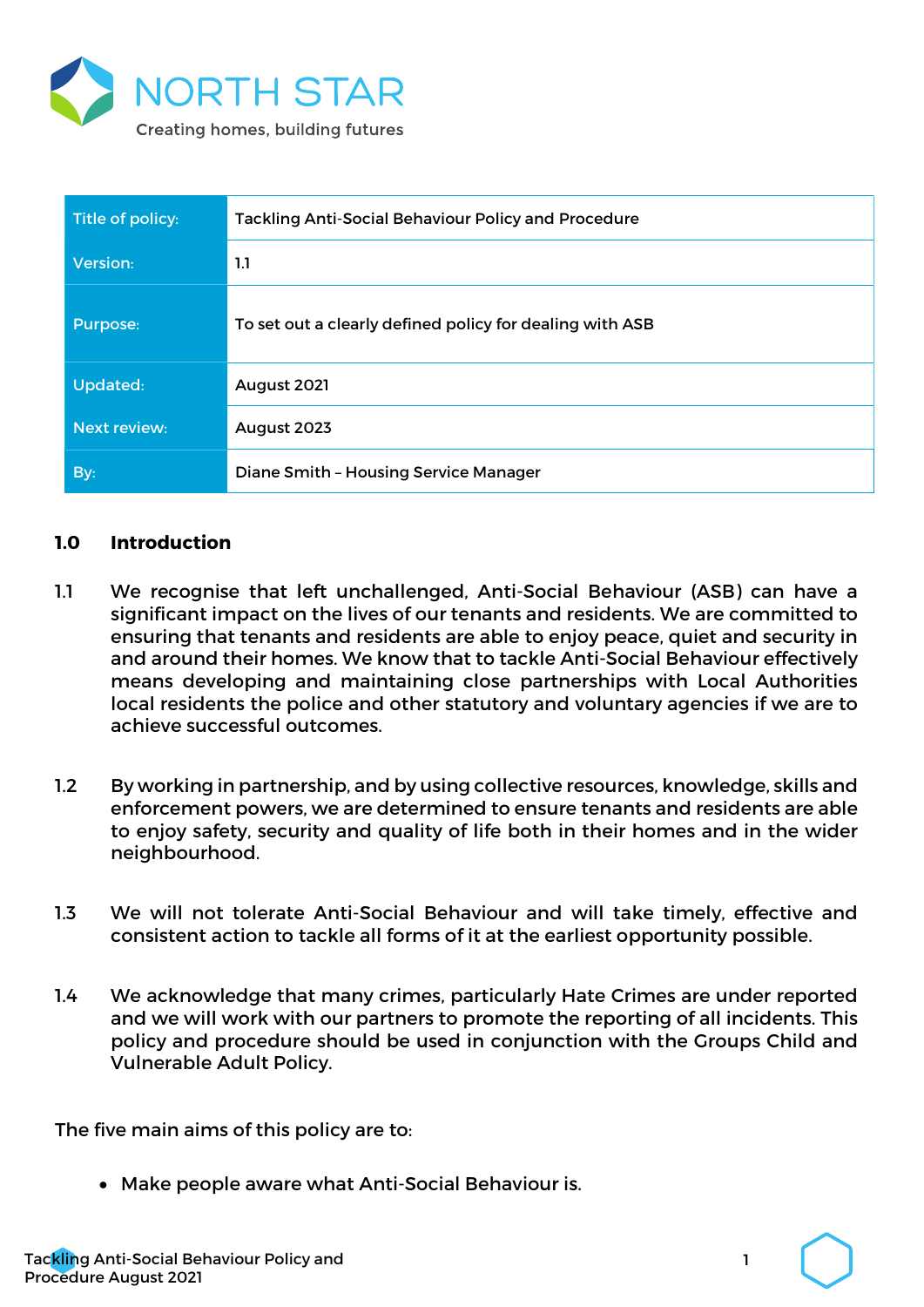- Encourage people to report ASB and make it possible for them to use a range of reporting methods.
- Seek to respond to each report of ASB as quickly as possible and, in any case within our target times.
- Support victims of ASB throughout the case to the extent the seriousness of the case requires.
- Reduce and tackle ASB by working in partnership with other agencies.

## 2.0 What is Anti-Social Behaviour?

2.1 Anti-Social Behaviour can cover a wide range of behaviour it is anything that causes or is likely to cause harassment, alarm or distress to any person.

It can take many forms including the following:

- Damaging property
- Verbal abuse and insults
- Intimidation, using or threatening violence
- Racial or other hate crime
- Nuisance from pets such as dogs barking
- Domestic violence
- Dumping rubbish/untidy gardens

## 3.0 Our Promises – Service Standards

- 3.1 We are committed to providing you with excellent services that are relevant and meet the needs of tenants and residents. We will work with our partners, tenants and communities to address Anti-Social Behaviour and ensure our residents are able to enjoy peace, quiet and security in their home.
- 3.2 We will respond in the following timescales using the most appropriate method:

#### 3.2.1 Category 1 - Serious

Serious breaches of tenancy generally these cases are of a criminal nature including race or other hate crime, threats of violence, or domestic violence and drug related crimes - contact the complainant within one working day and arrange to interview you within two working days.

## 3.2.2 Category 2 - Minor

All other tenancy breaches i.e. noise nuisance, untidy gardens, parking issues children playing football or other games - contact the complainant within three working days and interview you within five working days.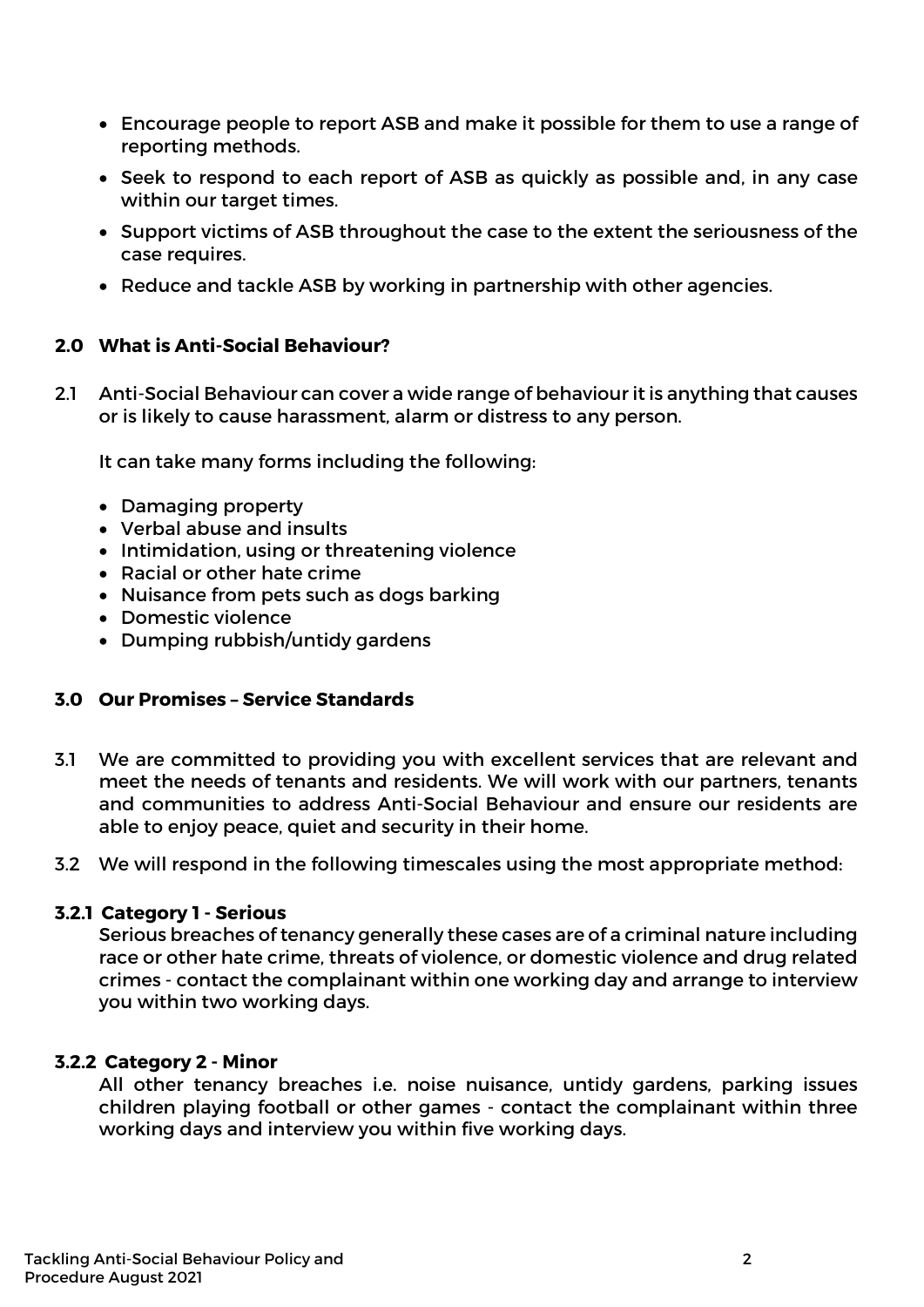We will record cases of a minor nature as an incident in the first instance and should the issue continue will escalate to a category 2 ASB case.

#### 3.2.3 Maintaining Contact

We will keep in regular contact with the victim and will contact every seven days whilst the case remains open.

#### 3.2.4 Closing Cases

If there has been no new reported incidents within 20 days the case will be closed – you will be notified in writing of our intention to close the case.

#### 3.2.5 Ways you can report ASB

There are a number of ways in which you can do this including:

- In person at the office.
- By telephone 03000 11 00 11 (local rate number).
- Through our website www.northstarhg.co.uk or by emailing our dedicated ASB line asb@northstarhg.co.uk.
- Direct to your Housing Officer/Support Worker.

If there is a problem out of hours you can email us and we will get back to you as soon as possible. Alternatively if the problem is urgent you can contact the Police on 101.

You should always dial 999 when there is an immediate danger or you witness a crime taking place.

## 4.0 Support for Victim and Witnesses

- 4.1 Some of the most persuasive evidence in ASB comes from local residents. Where enforcement action is taken they can often identify the perpetrators of ASB in court and describe the effects the ASB has had on their lives.
- 4.2 Resolving a case using local residents also strengthens the community, boosting the morale of victims and so helping to sustain long term improvements.
- 4.3 It is essential to any legal enforcement action that we are able to use the information available, including any evidence provided by witnesses.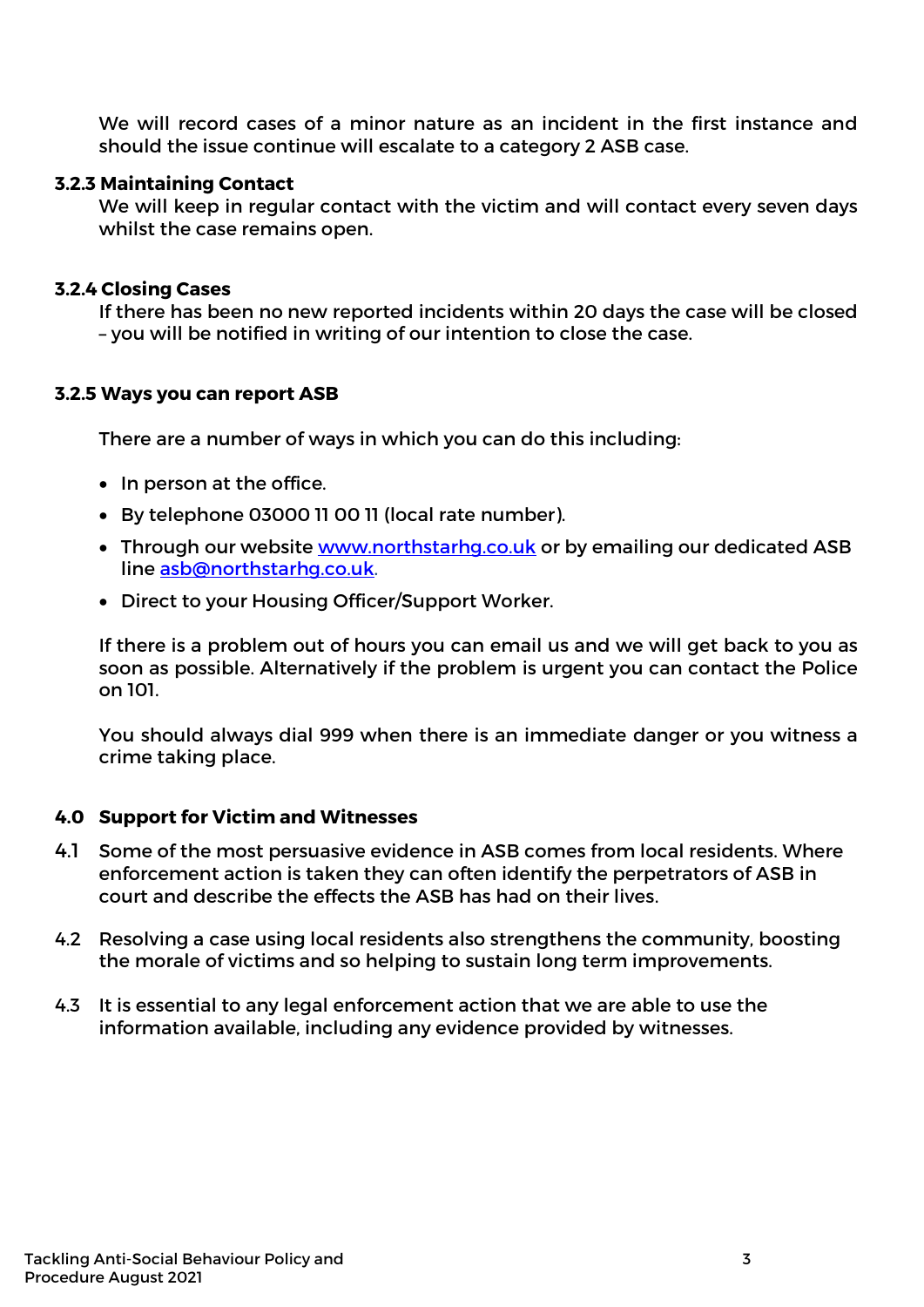- 4.4 Where witnesses are prepared to give evidence directly, this makes the case significantly stronger. However, witnesses need to be made aware that if they agree to provide evidence directly this will mean giving witness statements in which their details will be disclosed to the perpetrator. It will also mean potentially attending court hearings so that they can answer any questions in court.
- 4.5 Where a witness is not prepared to provide evidence directly, their statements can be presented with their consent by us on their behalf. However, this weakens the evidence, because there is no opportunity for the defendant to directly challenge the evidence.
- 4.6 Housing Officers can also give evidence on behalf of the tenant without revealing the identity of the tenant. This is known as 'hearsay' evidence. Again, this does not carry as much weight as it would if it were given directly be the tenant.
- 4.7 It is important that people living and working in our communities feel confident to report ASB. It is also important that complainants, victims and witnesses are reassured that confidentiality will be maintained at all times.
- 4.8 We recognise that victims and witnesses may have anxieties about reporting ASB and providing evidence; we will work with victims and witnesses and agree what support is required throughout the process. We will work with Victim Support and make referrals to them where necessary and appropriate.

## 5.0 Support for Perpetrator

- 5.1 We will balance the need to take action with the aim to support and rehabilitate perpetrators.
- 5.2 This is particularly relevant when considering issues of ASB that are the direct or indirect consequence of:
	- Drug abuse
	- Alcohol abuse
	- Mental health problems
	- Disability
- 5.3 Where perpetrators may be vulnerable on one or more of the above grounds, referrals may be made to relevant support agencies.
- 5.4 Legal action may be taken against a perpetrator of ASB who does not engage with support agencies, or where their behaviour continues to affect the community even if they are engaging.

## 6.0 Resolving ASB – Remedies

- 6.1 We can use the following options (depending on the case) to tackle Anti-Social Behaviour:
	- Home visits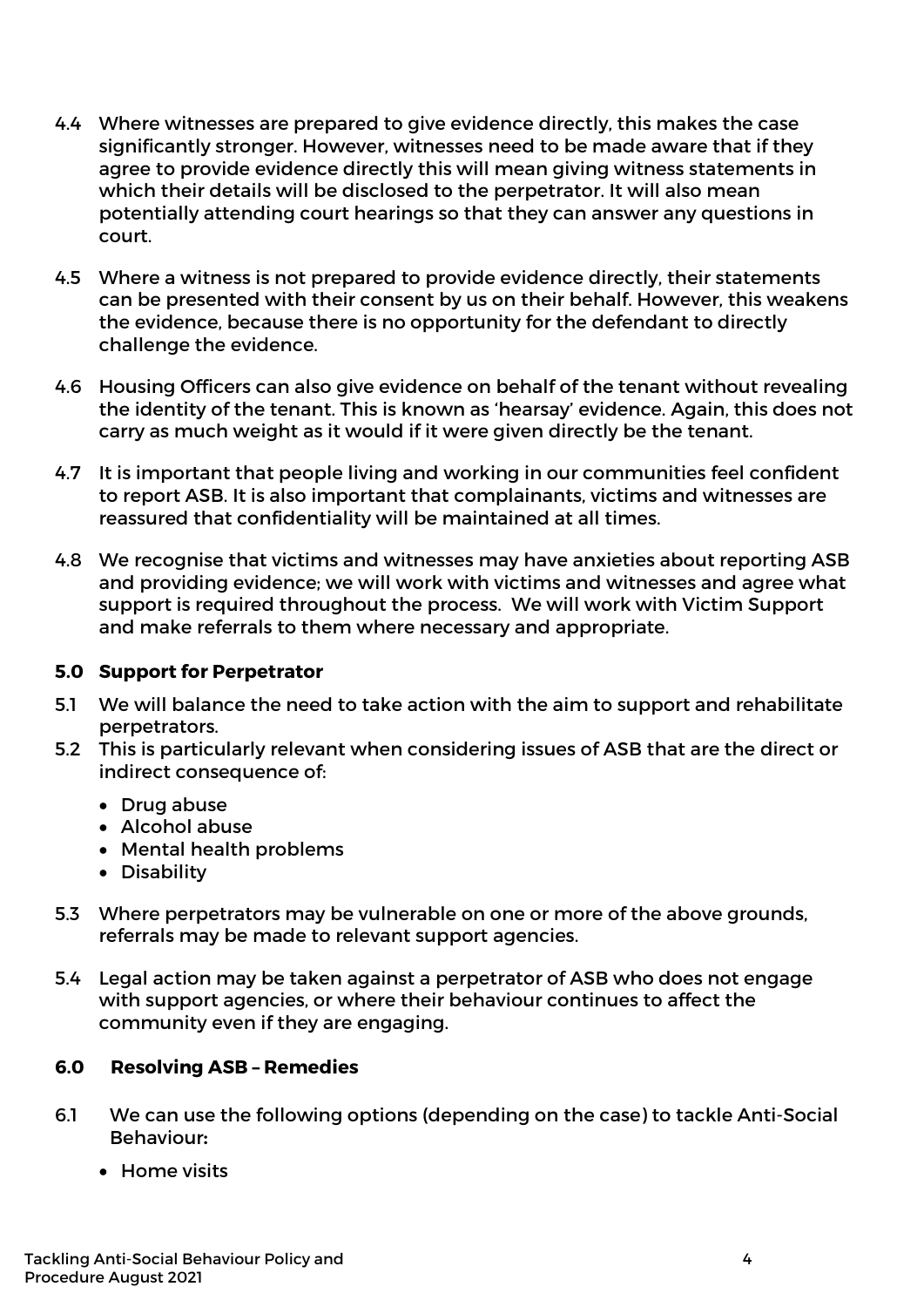- Warning letters
- Crime Prevention Injunction
- Community Protection Notice
- Possession proceedings
- 6.2 We will work with our partners to invoke some of the other legal remedies available to deal with dealing with Anti-Social Behaviour they include:
	- Criminal Behaviour Orders
	- Community Protection Orders (public spaces)
	- Directions Order
	- Community Protection Order (closure)

## 7.0 Mediation

- 7.1 Mediation can be a cost effective means of dealing with disputes between neighbours, which, if left unresolved may escalate into more serious ASB problems.
- 7.2 Mediation is a process whereby a neutral third party seeks to help neighbours in dispute to reach common ground without having to resolve their differences via court proceedings.
- 7.3 We provide access to independent professional mediation services for tenants where both parties voluntarily choose it. Mediation is not normally appropriate in cases involving violence although we can sometimes make exceptions on a caseby-case basis.

# 8.0 Safeguarding Vulnerable Adults and Children

- 8.1 On occasions an investigation into a complaint of ASB raises concerns that a child or vulnerable adult may be harmed through abuse or neglect. We will use this policy alongside our Safeguarding Policy which gives guidance to staff on how to identify and respond to signs of abuse or neglect.
- 8.2 Anyone concerned about potential abuse or neglect of a child or vulnerable adult can contact our Customer Service Team on 0800 980 9050.
- 8.3 In cases where there are concerns about the immediate safety of a child or vulnerable adult the police should always be called, by dialing 999.

## 9.0 Protecting Staff

9.1 In delivering service to the community, we expect that members of the public will treat our employees with courtesy and respect.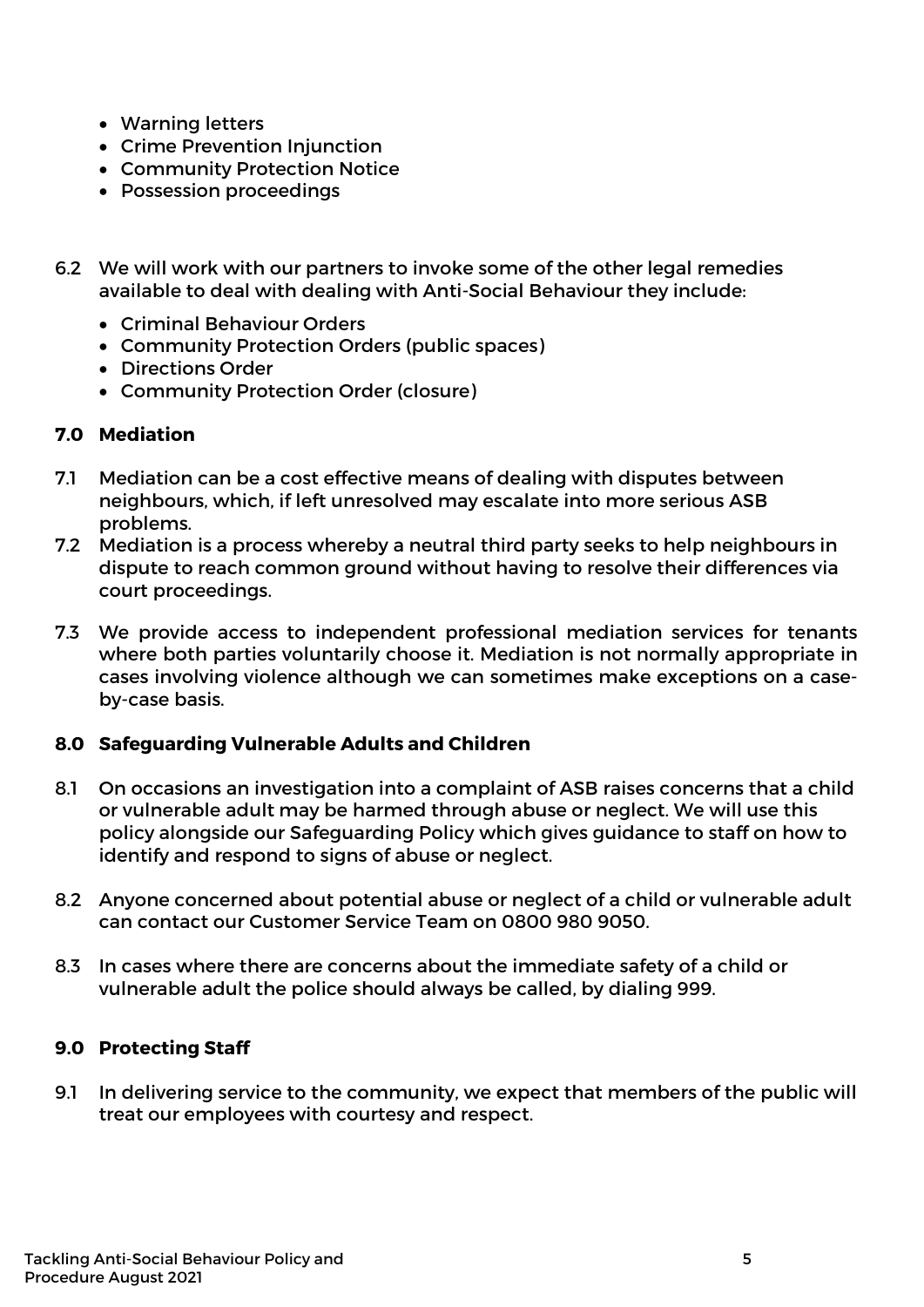- 9.2 Exposure to violence and assault is not an acceptable part of an employee's everyday working life and we will take all reasonably practicable measure to prevent or reduce the risk of such exposure.
- 9.3 We have developed policies to protect staff in accordance with their duties under common law and statute.
- 9.4 As well as general health and safety policies we have developed other compatible policies, procedure and training, covering a variety of issues. These include:
	- Lone Working
	- Accident, incidents and 'near misses'
- 9.5 All line managers are responsible for completing a risk assessment for the work activities undertaken by the staff they directly manage, and for ensuring that all the relevant control measures are implemented to reduce the risk to the lowest possible level.

## 10.0 Partnership Working

- 10.1 We recognise that effective and sustainable solutions to ASB cannot be achieved by any individual agency in isolation. As a landlord we have a key role in creating safe and sustainable communities and can only achieve this in partnership to deliver a comprehensive approach to local problems and priorities.
- 10.2 We participate in various multi-agency partnerships to resolve issues within communities where we have properties through an early intervention and collaborative approach.
- 10.3 Some of the partnership that we actively participate in include but are not limited to:
	- Multi Agency Risk Assessment Conference (MARAC)
	- Joint Action Groups (JAG)
	- Problem Solving Groups (PSG)
	- ASB/Criminal Damage Strategic Groups
	- Multi Agency Action Groups
	- Hate Crime Forums
	- Criminal Damage Forums
	- Task and Finish Groups
	- RESPECT (tenant led group specifically for ASB)
	- MAPS
	- Think Family (County Durham)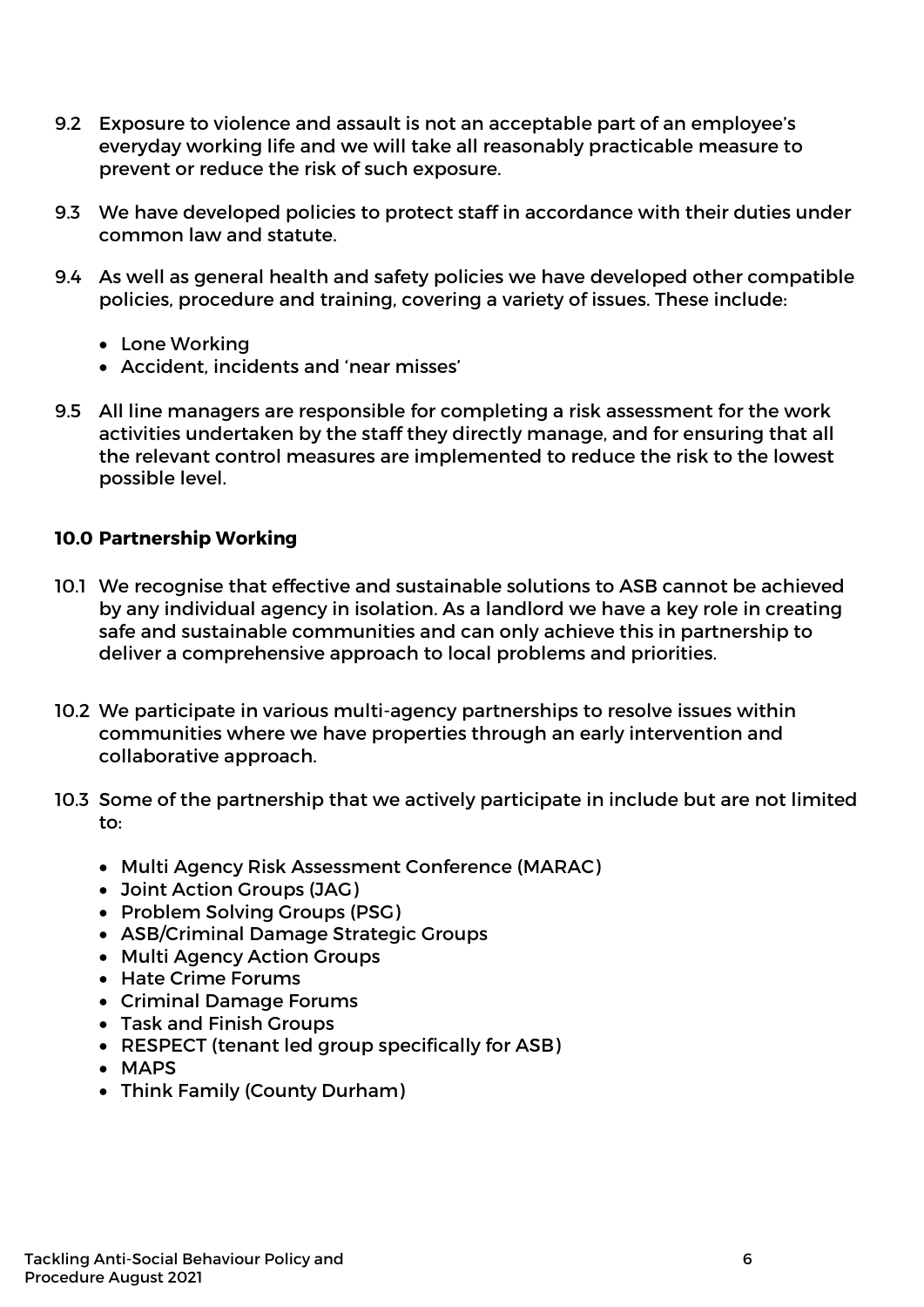## 11.0 Monitoring and Evaluation

- 11.1 We will record and monitor all reports of ASB by complaint category and area. We will also monitor the number of cases resolved by area and how they were resolved. This information will be used to enable us to build up profiles of area specific problems, volume of complaints, identify hotspots and target resources when such trends emerge. We will monitor the number of complaints, reviews and appeals and use the information to improve our ASB service.
- 11.2 We will contact all complainants when the case has been closed to ask how satisfied you were with the service you received. We will use this information to improve the way we deliver services and ensure we are targeting our resources in the right areas.

# Procedure for Dealing with Anti-Social Behaviour

## 12.0 Tenants Obligations

- 12.1 Tenant's obligations are set out in accordance with the terms of their tenancy agreement. Should these terms not be complied with, the Association will investigate the behaviour of the tenant, the behaviour of anyone else living in or visiting the property and will issue warnings where appropriate. If the behaviour continues to be persistent or serious, the Association will take enforcement action if necessary.
- 12.2 The Assured Tenancy Agreement states the following:
- 1. The Tenant agrees:
	- (a) You are responsible for the behaviour of every person (including children and lodgers) living in or visiting the property. This also includes any animals you or they may have. You are responsible for their behaviour either in the property, or on surrounding land, in communal areas and in the locality around the property.

 This means in particular that you must take all reasonable steps to prevent them doing any of the activities listed in the sections of this Agreement headed "Nuisance", "Violence towards staff", "Racial or other harassment", "Domestic Violence", and "Damage to property". When the word "you" is used in this Agreement it also includes the people you are responsible for.

(b) You must not abuse, threaten or assault an officer or agent of the Association. We will not tolerate such behaviour towards staff and we will deal firmly and quickly with anyone who commits such behaviour.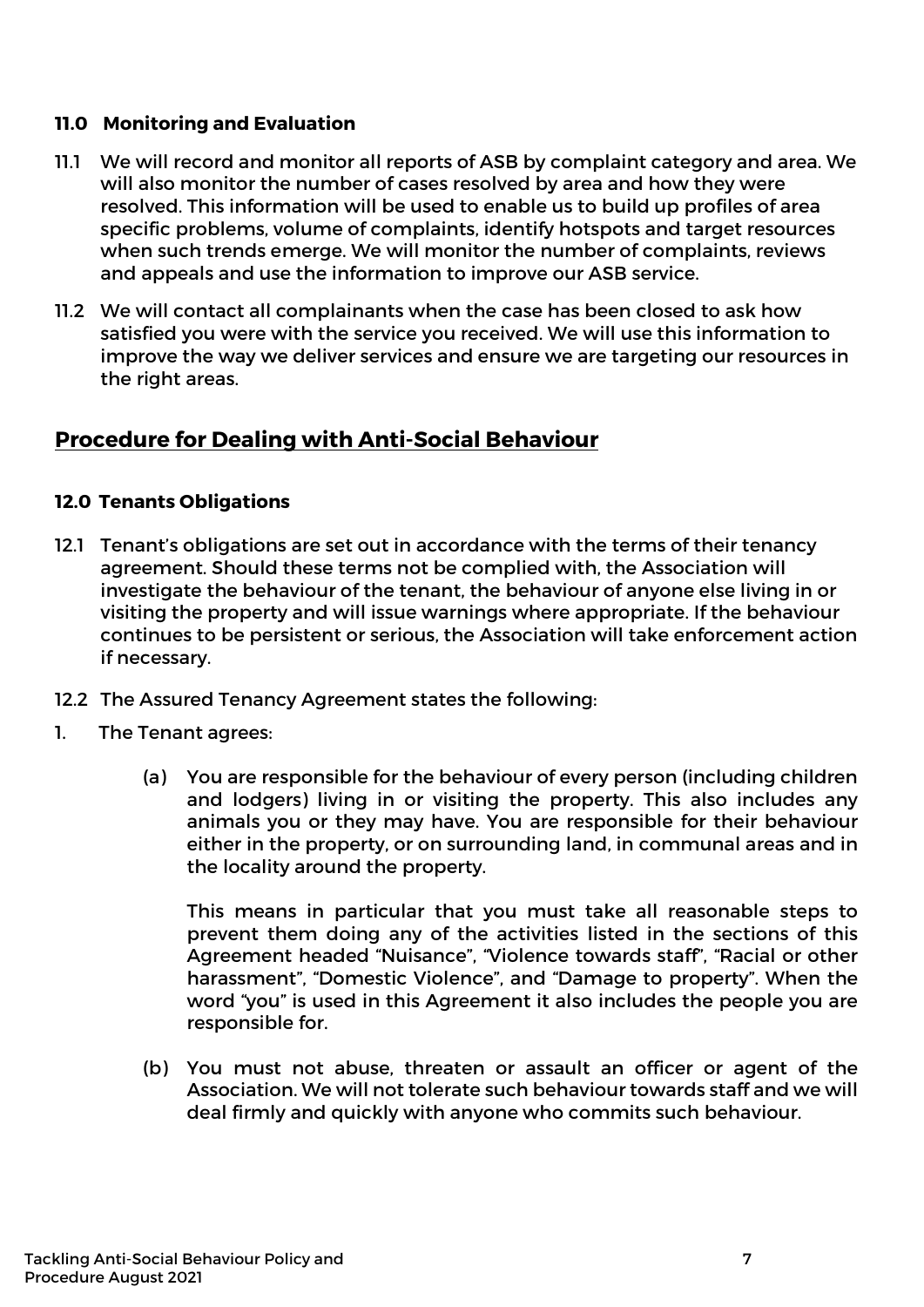(c) You must show consideration towards your neighbours and the public at large, by not causing excessive noise or behaving in a way that makes life unpleasant for others.

 You must ensure that you are not involved in illegal or immoral acts. In particular the Association will not tolerate the property being used in connection with the possession, use, supply of, or dealing of illegal drugs or substances.

 You must exercise control over your children and prevent them from causing a nuisance or harassing your neighbours and the public at large. You must not perpetrate physical or verbal assaults or threats on other residents, visitors, or officers of the Association.

- (d) Not to commit or allow members of his/her house or visitors to commit any form of harassment on the grounds of race, colour, religion, sex, sexual orientation, disability or any other ground which may interfere with the peace and comfort of, of his/her household, visitors, neighbours, employees of the Association or people visiting on behalf of the Association.
- (e) You must not threaten violence, or be violent towards anyone living with you in the property. You must not harass or use mental, emotional, physical or sexual abuse so as to make anyone who lives with you leave the property.
- (f) Not to play or allow to be played any radio, television, music, or musical instrument so loudly that it causes a nuisance or annoyance to neighbours or can be heard outside the Premises between the hours of 11:00pm and 7:30am.
- (g) To keep under control any animals kept at the Premises. If the Tenancy relates to a flat or maisonette, the tenant must obtain the written consent of the Association before keeping any animals.

## 13.0 Reporting Incidents

- 13.1 It is vital that all tenancy breaches are recorded on the Streetwise IT system as this provides evidence of the activities we undertake and enables us to determine the cost of dealing with ASB. Under reporting can have an impact on the staffing levels and does not provide us with a true reflection of the costs of the service.
- 13.2 Incidents of ASB can be reported via the following:
	- Email through our dedicated Anti-Social Behaviour and hate crime email address
	- Telephone
	- In Writina
	- At one of our Offices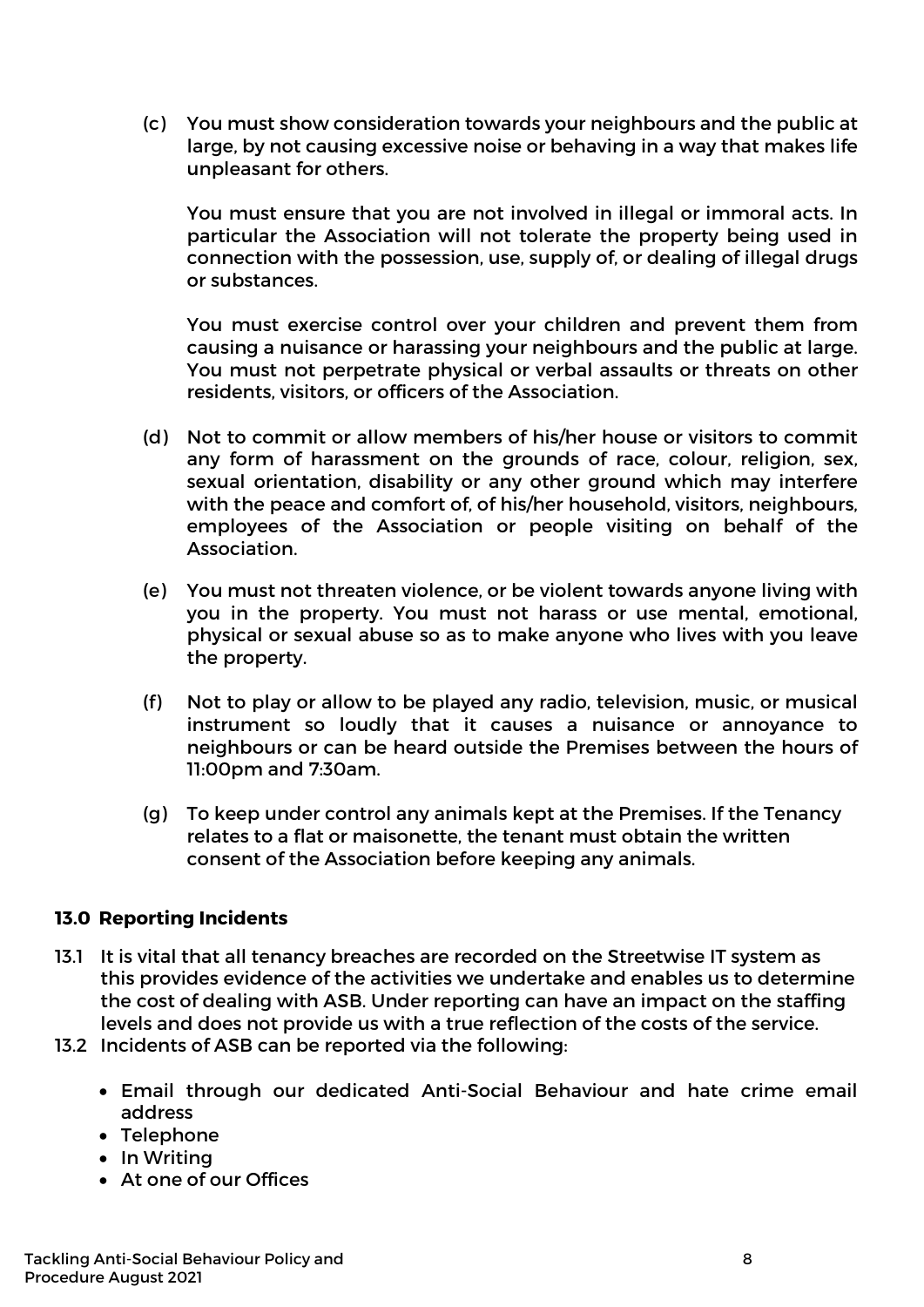- Through their Housing/Support Officer
- Fax
- Through a third party such as advocate, social worker, etc.
- 13.3 When a report of ASB is received via the Customer Service Team they will email the details to the relevant Housing Officer. They have access to Streetwise on a read only basis and can therefore update a tenant when they telephone in but will not be able to amend the system.
- 13.4 We will investigate anonymous complaints if the complaint can be substantiated, such as overgrown gardens or evidence from a third party. If allegations cannot be substantiated such as drug dealing, we will refer this information to the most appropriate agency such as the police to investigate.
- 13.5 When an incident is reported, the staff member will ask where the complainant would like to be interviewed. If they would prefer to be interviewed by a member of the same sex, this can be arranged.
- 13.6 If English is not the first language of the complainant, the staff member will arrange the appropriate translation/interpreter services.
- 13.7 When taking a complaint, the staff member should try and acquire the following information:
	- Name, address and contact details of the complainant.
	- Most appropriate method of contacting complainant i.e. telephone, email.
	- Brief description of the incident.
	- Date and time of incident.
	- Any information relating to the perpetrator such as name and address if known.
	- Has the incident been reported to a third party i.e. Police.
- 13.8 The information should be immediately passed to the Housing Officer and recorded on the Streetwise IT system.
- 13.9 The Housing Officer should contact the complainant (victim) in the most appropriate method within the following timescales:
	- Category 1 Serious Crime/Criminal activity (i.e. drugs, domestic violence threats of violence, race/hate crime) – one working day
	- Category 2 Minor all other tenancy breach's (i.e. noise nuisance, untidy garden, parking issues, kids playing football or other games) - three working days
- 13.10 The Housing Officer will arrange to interview the complainant and discuss the procedure for responding to complaints of ASB as well as arranging a course of action within the following timescales:
	- Category 1 one working days
	- Category 2 five working days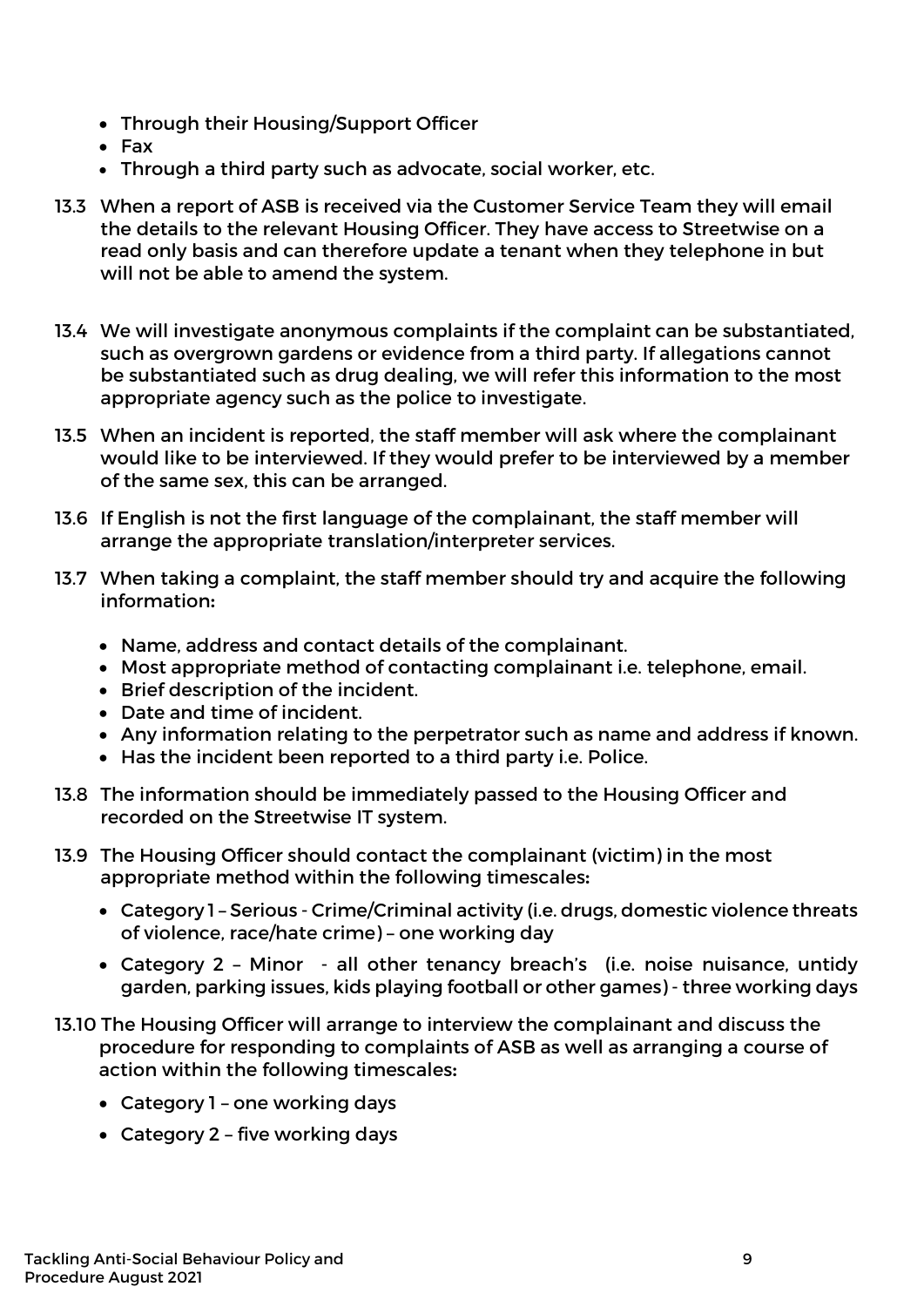- 13.11 The issue of confidentiality should also be discussed at this stage and the complainant should be advised that the information disclosed will be kept confidential, unless the information puts a person at risk. Information will only be disclosed to a third party if permission is given by the complainant.
- 13.12 The Housing Officer will make contact with the victim every seven days whilst the case is open. All detail's will be taken from the victim and recorded on the Streetwise IT system this should remove the need to issue the complainant with diary sheets and an action plan. If however the complainant would prefer to complete diary sheets then they can be issued.
- 13.13 If the perpetrators are not tenants of the Association, the information should be passed onto the relevant agency such as their landlord if known or the Local Authority's ASB team.
- 13.14 The Housing Officer must agree a course of action with the complainant. If the allegation does not require further action or there is no evidence of ASB, this must be discussed with the complainant and the case should be closed down.
- 13.15 A Vulnerability Risk Assessment should be carried on the Streetwise IT system each time a complaint is made to establish the complainant's vulnerability. The Risk Assessment Matrix places a greater emphasis on how the complainant feels about the problem and gives Housing Officers an indication of the level of support to be offered to the victim by local services.
- 13.16 The Risk Assessment Matrix may also trigger a multi-agency approach if the complainant is deemed as particularly vulnerable or is a repeat victim of ASB.
- 13.17 The Housing Officer should discuss the various options with the complainant which will depend on the circumstances and severity of the case.

## 14.0 Investigating Complaints

- 14.1 The Housing Officer is responsible for investigating all complaints of ASB and for liaising with other agencies and partners into any investigation.
- 14.2 The Housing Officer should aim to resolve complaints as quickly and as fairly as possible.
- 14.3 Once a course of action has been agreed with the complainant, the Housing Officer should arrange to interview the alleged perpetrator. For minor cases of ASB, the Housing Officer should arrange to interview the perpetrator within seven working days from interviewing the complainant. For more serious cases of ASB, the Housing Officer should arrange to interview the alleged perpetrator within three working days from interviewing the complainant.
- 14.4 The Housing Officer should provide details of the complaint received and allow the alleged perpetrator to respond and give their account.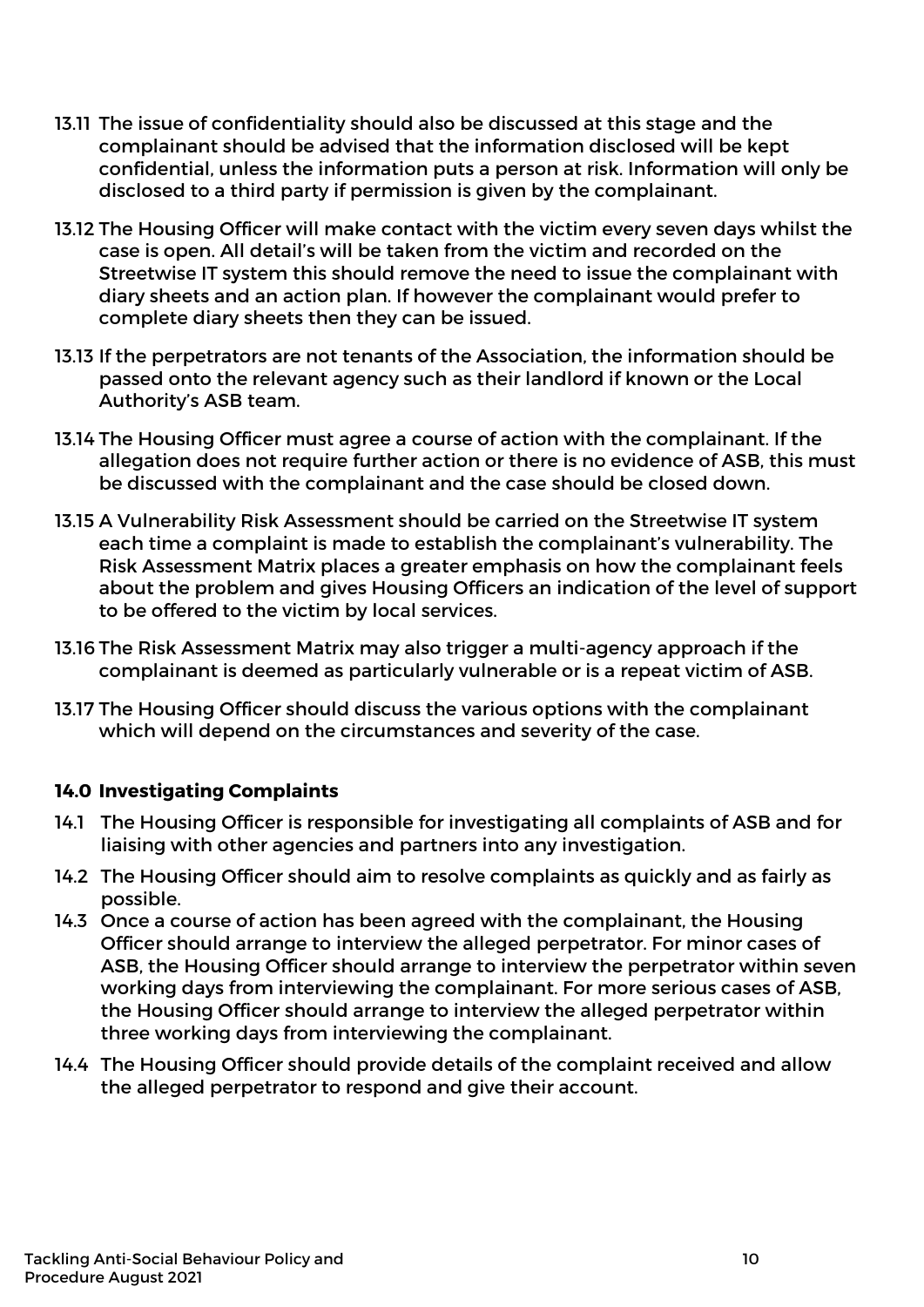- 14.5 The Housing Officer should then make an assessment of the complaint to establish if the complaint is justified. If it has been ascertained that the complaint is justified, the Housing Officer should explain that they are in breach of their tenancy agreement and give further advice on how their behaviour/actions are unacceptable and what they need to do to remedy the situation.
- 14.6 It must be made clear and agreed with the alleged perpetrator what we expect from them to resolve the issues and the time they have to do that. Support should be offered as appropriate.
- 14.7 The Housing Officer should ensure that comprehensive notes of the interview are recorded on the Streetwise IT system.
- 14.8 All cases of ASB should be investigated on an individual basis and where possible, use intervention or non-legal remedies to resolve the situation.
- 14.9 The perpetrator should be advised that the situation will be monitored and if no further incidents are reported within a 20 day period, no further action will be taken and the case will be closed.
- 14.10The complainant must be contacted on a weekly basis whilst the case is open and notes should be recorded on the Streetwise IT system.
- 14.11 If no further incidents are reported within a 20 day period, the Housing Officer should discuss closing the case with the complainant as well as recording an outcome of the investigation and closing the case on the Streetwise IT system. A letter confirming that the case has been closed should be sent to the complainant.
- 14.12 Should there be any new reports of ASB after the case has closed this should be opened as a new ASB case. Permission to open a closed case should be discussed with the Housing Service Manager who will agree if the case can be re-opened.
- 14.13 When the case has been closed satisfaction surveys will be carried out and the details recorded and monitored on the Streetwise IT system. This will be used to benchmark our performance and lead service improvements to the service we provide.

## 15.0 Cases of Harassment/Hate Crime/Domestic Violence

- 15.1 Cases of Harassment/Hate Crime/Domestic Violence should be dealt with similarly to other cases of Anti-Social Behaviour however the Housing Officer must recognise that the complainant may be extremely frightened and they should work in accordance with the victim's wishes.
- 15.2 Complainants may require support from other agencies and information should be made available to them regarding what alternative support they can access.

The following will be carried out if required:

- Arrange for any offensive graffiti to be removed within 24 hours of notification.
- Carry out any repairs as a result of the Anti-Social Behaviour.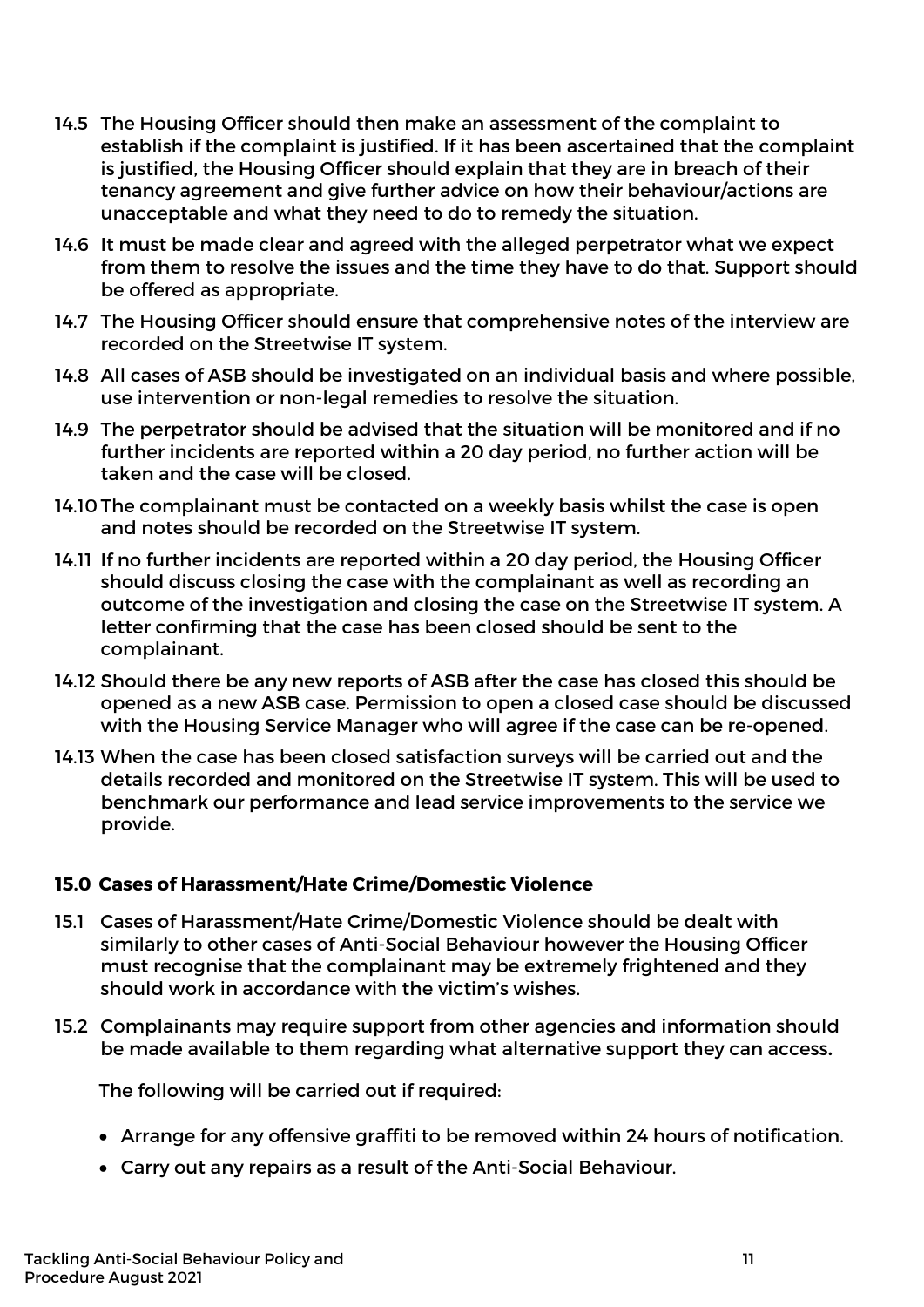- Inform any appropriate agency/partner such as Hate Crime Forums.
- Make referrals to MARAC for serious cases of Domestic Violence.

# 16.0 Tools for Tackling Anti-Social Behaviour

- 16.1 In October 2014 the Anti-Social Behaviour, Crime and Policing Bill comes into force. This has resulted in a change to the Tools and Powers for tackling ASB. They have streamlined the approach and reduced the legal remedies from 19 to 6 with an additional power being introduced 'Absolute Ground for Possession'. It is expected the new powers will focus on 'putting the victim first'.
- 16.2 The new act includes two new measures which are designed to give victims and communities a say in the way Anti-Social Behaviour is deal with:

The **Community Trigger**- gives victims the ability to demand action, starting with a review of their case, where the locally defined threshold is met. The following would need to be met:

- three separate complaints in the last six months
- five separate people have raised the complaint
- Raised the complaint within one month of the incident
- One incident relating to race/hate

The **Community Remedy** - gives the victim a say in the out-of-court punishment of perpetrators for low level crime and Anti-Social Behaviour.

16.3 These measures are primarily managed by the Local Authority and the Police, some RP's have been co-opted onto the group. At this stage we are not co-opted members but may be in the future should there be a specific issue relating the communities in which we work. Should you have any concerns in relation to ASB on your patch contact the Local Authority or the Police.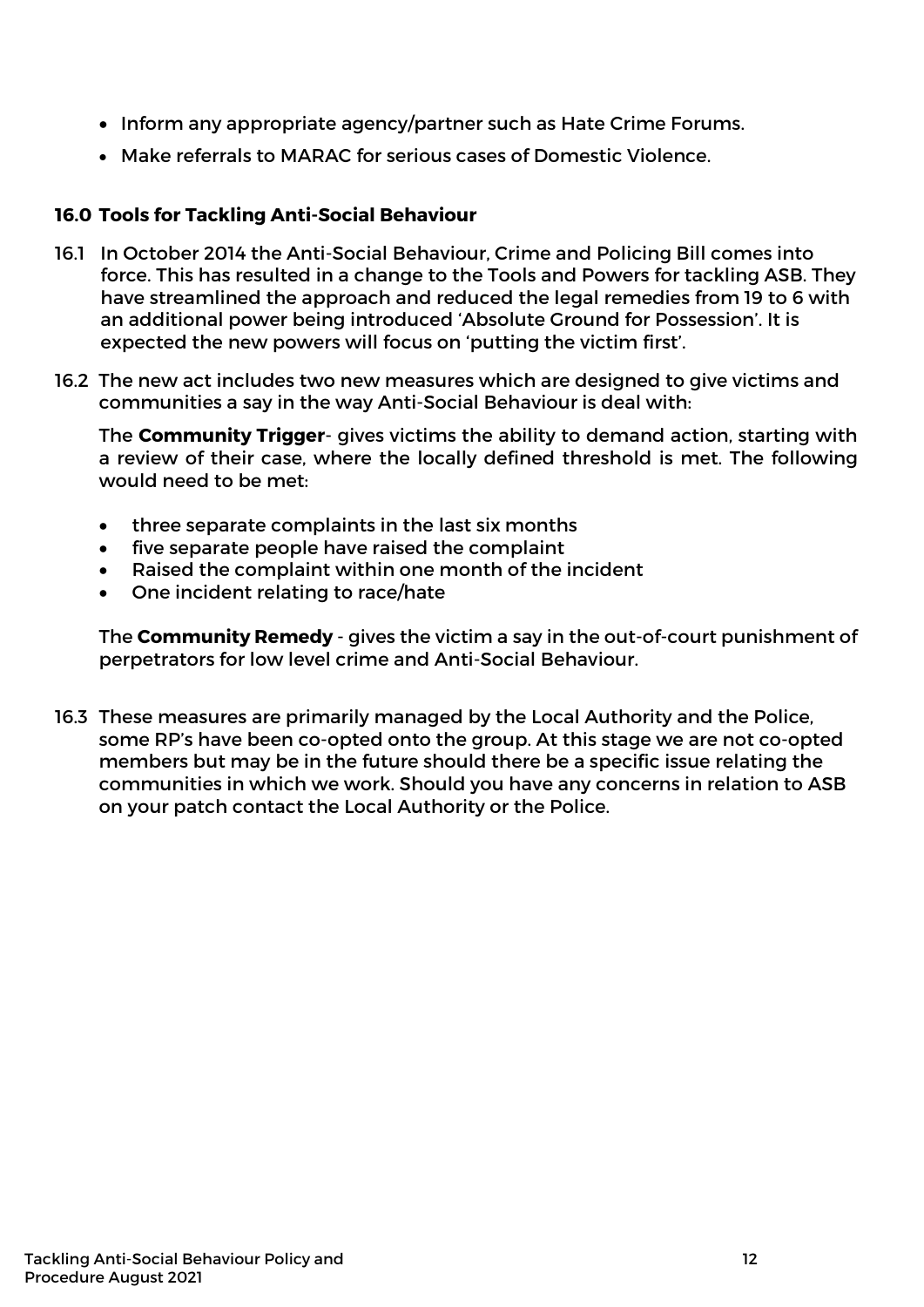# 17.0 The new tools and powers are as follows:

| <b>Old Power</b>                                                                                                                                                                        | <b>New Power</b>                                | <b>Action or improvement Required</b>                                                                                                                                                                                                                                                                    |
|-----------------------------------------------------------------------------------------------------------------------------------------------------------------------------------------|-------------------------------------------------|----------------------------------------------------------------------------------------------------------------------------------------------------------------------------------------------------------------------------------------------------------------------------------------------------------|
| <b>Anti-Social</b><br><b>Behaviour Order on</b><br>conviction                                                                                                                           | <b>Criminal Behaviour</b><br>Order              | Civil order in the criminal<br>$\bullet$<br>court.<br>Adults and minors.<br>$\bullet$<br>Police and LA's can apply.<br>$\bullet$<br>A breach is a criminal offence                                                                                                                                       |
| <b>ASBO</b> in application<br><b>Anti-Social Behaviour</b><br><b>Injunction (ASBII)</b><br><b>DBO</b> on application<br><b>Individual Support</b><br>Order<br><b>Intervention Order</b> | <b>Crime Prevention</b><br>Injunction           | • Civil order in the County<br>Court.<br>Adults and minors (in the<br>Youth Court).<br>RP's can apply.<br>$\bullet$<br>Similar test to ASBII - balance<br>of probability<br>Behaviour likely to cause<br>$\bullet$<br>harassment, alarm or distress<br>or capable of causing a<br>nuisance or annoyance. |
| <b>Litter Clearing Notice</b><br><b>Street Litter Control</b><br><b>Notice</b><br>Defacement<br><b>Removal Notice</b>                                                                   | <b>Community Protection</b><br><b>Notice</b>    | Applies to individuals,<br>$\bullet$<br>businesses and organisations.<br>RP's, LA's and Police can<br>apply.<br>Test is reasonable belief.<br>Behaviour has to have a<br>detrimental effect on the<br>quality of life of those in the<br>locality, unreasonable or<br>persistent.                        |
| <b>Designated Public</b><br><b>Place Order</b><br><b>Gating Order</b><br>Dog Control Order                                                                                              | <b>Public Spaces</b><br><b>Protection Order</b> | Detriment to the local<br>$\bullet$<br>community.<br>LA's and Police can apply.<br>Can apply for up to three<br>$\bullet$<br>years.<br>Order must be published.<br>$\bullet$                                                                                                                             |
| <b>Dispersal Power</b><br><b>Direction to Leave</b><br>(s27 of the Violent<br><b>Crime Reduction Act</b><br>2006)                                                                       | <b>Directions Power</b>                         | Dispersal for up to 48 hours.<br>$\bullet$<br>Test is reasonable belief.<br>Police in Uniform, PCSO's can<br>$\bullet$<br>apply.<br>Minors returned home.<br>$\bullet$<br>Power to confiscate.                                                                                                           |
| <b>Premises Closure</b><br>Order<br><b>Crack House Closure</b><br>Order                                                                                                                 | <b>Closure Power</b>                            | Police and LA Power.<br>$\bullet$<br>Test is reasonable belief.<br>$\bullet$<br>Effective for up to 48 hours.<br>$\bullet$                                                                                                                                                                               |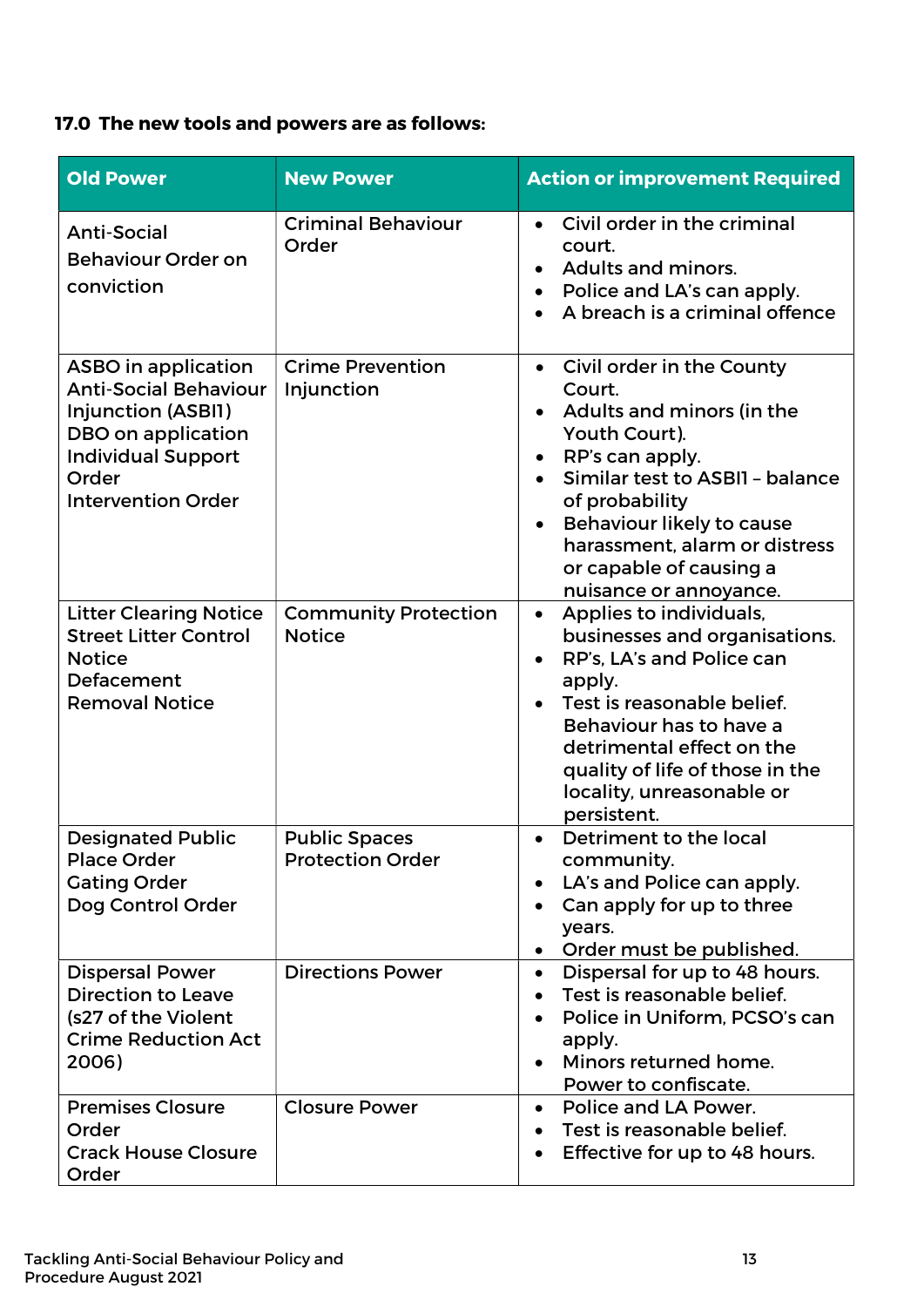| <b>Old Power</b>                                         | <b>New Power</b>                          | <b>Action or improvement Required</b>                                                                                                                                                                                                                                                                                                                                                                                                                                                                                                                                                                                                                                                                                                                                                                                                                                                       |
|----------------------------------------------------------|-------------------------------------------|---------------------------------------------------------------------------------------------------------------------------------------------------------------------------------------------------------------------------------------------------------------------------------------------------------------------------------------------------------------------------------------------------------------------------------------------------------------------------------------------------------------------------------------------------------------------------------------------------------------------------------------------------------------------------------------------------------------------------------------------------------------------------------------------------------------------------------------------------------------------------------------------|
| <b>Noisy Premise</b><br><b>Closure Order</b>             |                                           | <b>Extension via Magistrates</b><br>$\bullet$<br>Court.                                                                                                                                                                                                                                                                                                                                                                                                                                                                                                                                                                                                                                                                                                                                                                                                                                     |
| <b>Discretionary</b><br><b>Grounds For</b><br>Possession | <b>Absolute Grounds For</b><br>Possession | For secure and assured<br>$\bullet$<br>tenancies.<br><b>Social Landlords (Local</b><br><b>Authority and housing</b><br>associations).<br><b>Private rented sector</b><br>landlords.<br>Convicted of a serious offence<br>(specified in Schedule 2A to<br>the Housing Act 1985).<br>Found by the court to have<br>breached a civil injunction.<br>Convicted for breaching a<br>criminal behaviour order.<br>Convicted of breaching a<br>noise abatement notice.<br>The tenants property had<br>been closed for more than 48<br>hours under a closure for Anti-<br><b>Social Behaviour.</b><br>The tenant would have to<br>right to appeal before<br>possession proceedings<br>commence. The appeal will<br>be heard by the Housing<br>Service Manager and needs to<br>me made in writing by the<br>tenant within 14 days of them<br>being notified of our intention<br>to go for possession. |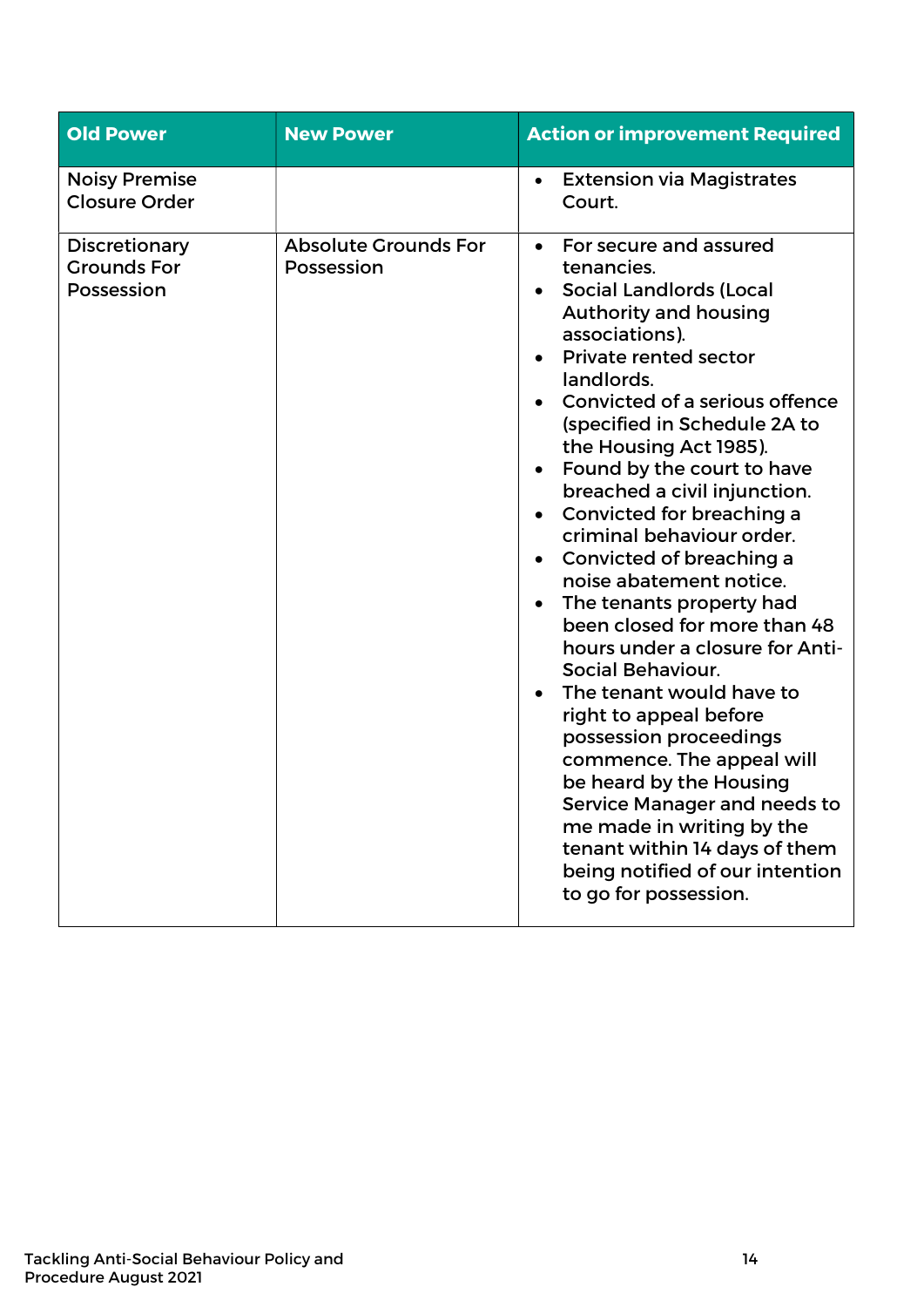## 18.0 Most Effective Powers

18.1 Dealing with ASB is rarely simple. The new powers are designed to be flexible and will work best when complimented by more effective ways of working and in particular working in partnership, sharing information and using early and informal interventions. As well as the more formal remedies outlined above there are also some very effective informal action that can be considered when looking to resolve cases of ASB.

# 19.0 Working Together and Sharing Information

- 19.1 The new powers will allow the police, councils, social landlords and others to deal with problems quickly. Working together will be key to resolving issues more effectively.
- 19.2 The Community Trigger outlined in the policy includes a specific duty on some bodies to share information when the trigger is activated, however, we should not wait until a victim feels they are being ignored before coming together to prepare a response.
- 19.3 Housing Officers can work with a range of Multi-Agency Partnerships to address cases of Anti-Social Behaviour, harassment, hate crimes or domestic violence. Some of these partnerships include, Multi-Agency Risk Assessment Conference (MARAC), Hate Crime Forums, Multi-Agency Public Protection Conferences (MAPPA) as well as a variety of problem solving groups. In cases where the victim is known to be a victim of repeated incidents of Anti-Social Behaviour, a referral should be made to the local authorities Repeat Victim Case Group to ensure a multi-agency collaborative approach is taken.

## 20.0 Verbal Warnings

20.1 Early and informal interventions should be considered in the first instance. Before deciding on the use of a verbal warning you should still consider the evidence. That you have reason to believe the ASB has occurred or is likely to occur. You should make it clear to the individual what behaviour is causing the issue and what affect this is having on the victim or community and the consequences of non-compliance are explained clearly.

## 21.0 Written Warning

21.1 As with a verbal warning you need to be explicit about the behaviour that has occurred and why it is not acceptable, including the impact on any victim or the local community.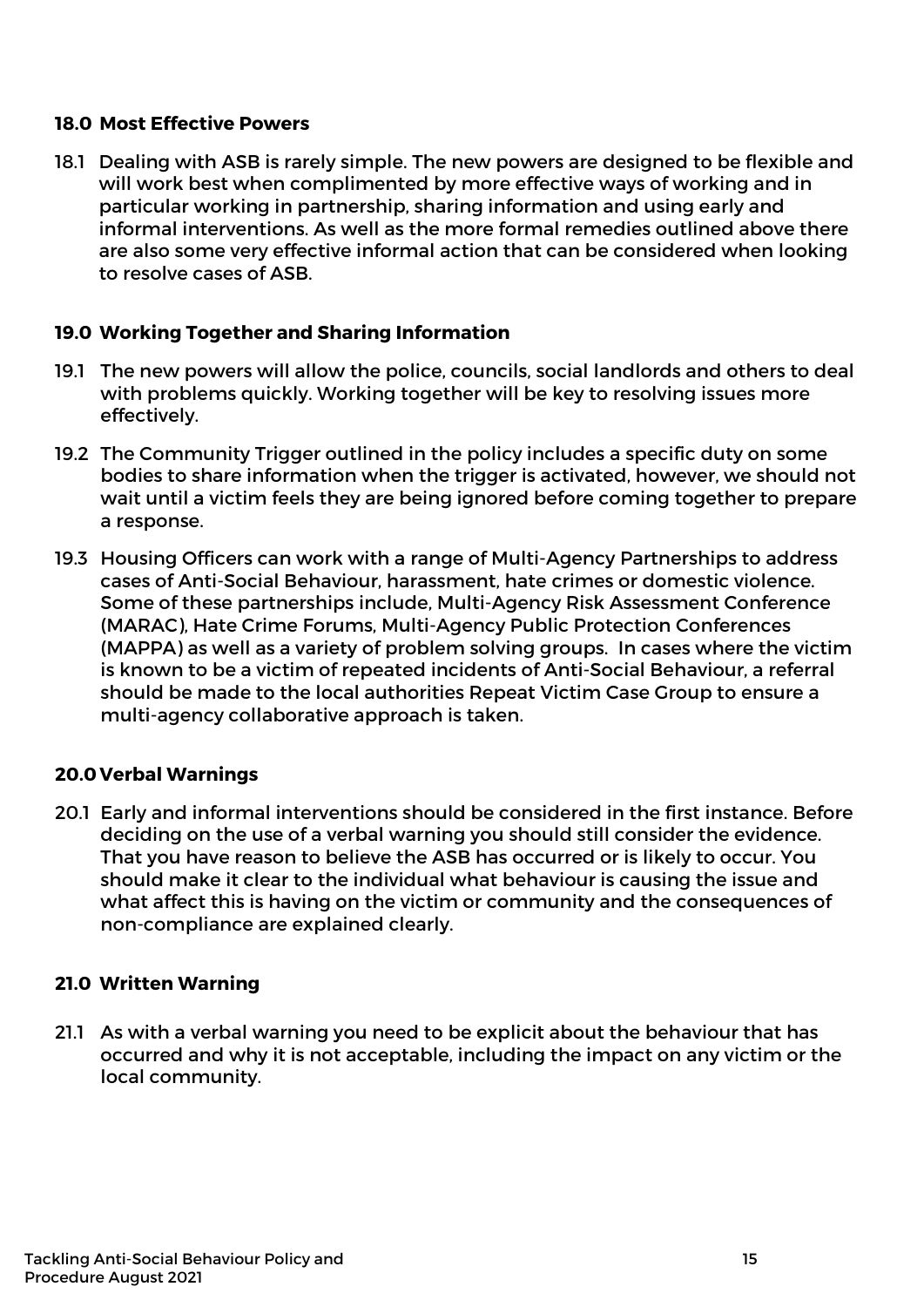21.2 A record of the written warning needs to be retained on the file so that it may be used as evidence in court proceeding if required.

## 22.0 Mediation

22.1 In many cases of ASB this can be an effective tool, solving the issues by bringing all parties to the table. These are often most effective in neighbour disputes, family conflicts, lifestyle differences such as noise nuisance complaints and similar situations where it can be difficult to identify the victim and perpetrator.

## 23.0 Acceptable Behaviour Contracts (ABC's)

23.1 This is a written agreement between the perpetrator, Local Authority and Police not to carry out specified acts that can be deemed as anti-social. Details of support would also be included in the Agreement. Where court proceedings are found to be necessary the ABC can be used as evidence in court.

## 24.0 Parenting Contracts

24.1 These are written agreements between parents and the Local Authority, Police and housing office to restrict children's behaviour and offer the relevant support. These are similar to ABC but are signed by the parent or guardian. They could also be considered where the child in question is under 10 and so other interventions are not appropriate for the perpetrators themselves.

## 25.0 Support and Counselling

- 25.1 Substance misuse or alcohol dependency can drive Anti-Social Behaviour and low level crime, and support can have a positive impact. Catching someone before they fall into a criminal way of life by supporting them to escape their addiction can save thousands of pounds in enforcement action.
- 25.2 It would be appropriate to discuss the issues with local experts to see what support is appropriate and available.

## 26.0 Anti-Social Behaviour in Supported Housing

- 26.1 In general reported cases of ASB in Supported Housing services will be dealt with following the same procedures as outlined in this document. Due to the complex nature of the services and the needs of some service users however, it may be necessary for the investigating officer to consider further issues and adapt our approach accordingly. Some examples are as follows:
	- In some cases the Supported Housing Officer may be required to make a judgement as to whether the complaint relates to Anti-Social Behaviour or whether there are other causes and issues relating to the behaviour. For example, in Learning Disabilities services in some cases the behaviour may be